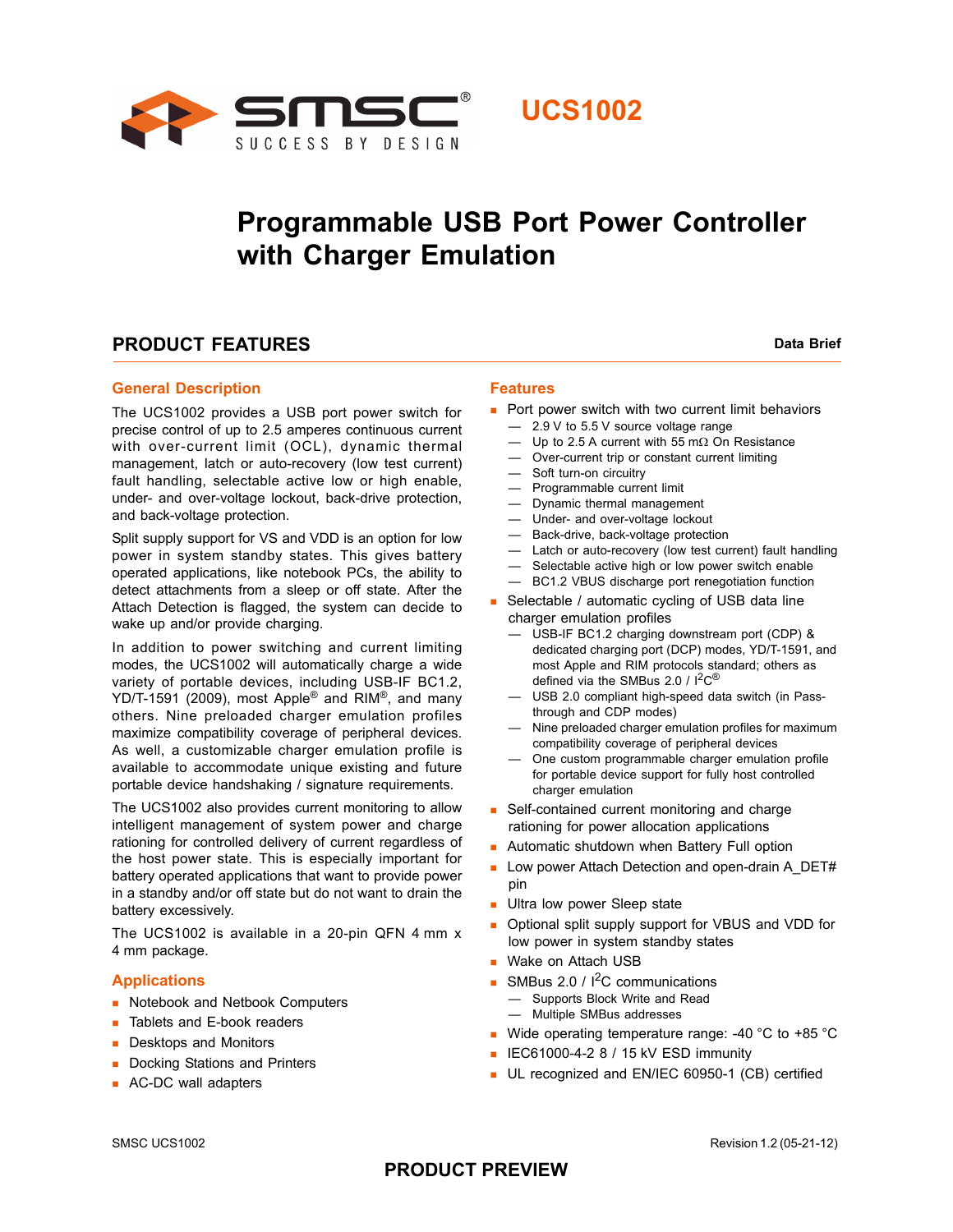

|                        | <b>Ordering Information</b>                          |                                                                                                                                                    |
|------------------------|------------------------------------------------------|----------------------------------------------------------------------------------------------------------------------------------------------------|
| <b>ORDERING NUMBER</b> | <b>PACKAGE</b>                                       | <b>FEATURES</b>                                                                                                                                    |
| <b>UCS1002-1-BP-TR</b> | 20 pin QFN 4 mm x 4 mm<br>(Lead Free RoHS compliant) | USB Port Power Controller with Charger<br>Emulation, Attachment Detection,<br>Current Monitoring, Current Rationing,<br>Programmable SMBus address |

#### **REEL SIZE IS 4,000 PIECES**

**This product meets the halogen maximum concentration values per IEC61249-2-21 For RoHS compliance and environmental information, please visit www.smsc.com/rohs**



#### Copyright © 2012 SMSC or its subsidiaries. All rights reserved.

Circuit diagrams and other information relating to SMSC products are included as a means of illustrating typical applications. Consequently, complete information sufficient for construction purposes is not necessarily given. Although the information has been checked and is believed to be accurate, no responsibility is assumed for inaccuracies. SMSC<br>reserves the right to make changes to specificat before placing your product order. The provision of this information does not convey to the purchaser of the described semiconductor devices any licenses under any patent rights or other intellectual property rights of SMSC or others. All sales are expressly conditional on your agreement to the terms and conditions of the most recently dated<br>version of SMSC's standard Terms of Sale Agreemen known as anomalies which may cause the product's functions to deviate from published specifications. Anomaly sheets are available upon request. SMSC products are not designed, intended, authorized or warranted for use in any life support or other application where product failure could cause or contribute to personal injury or severe property<br>damage. Any and all such uses without prior this document or other SMSC literature, as well as the Terms of Sale Agreement, may be obtained by visiting SMSC's website at http://www.smsc.com. SMSC is a registered trademark of Standard Microsystems Corporation ("SMSC"). Product names and company names are the trademarks of their respective holders.

**SMSC DISCLAIMS AND EXCLUDES ANY AND ALL WARRANTIES, INCLUDING WITHOUT LIMITATION ANY AND ALL IMPLIED WARRANTIES OF MERCHANTABILITY,** FITNESS FOR A PARTICULAR PURPOSE, TITLE, AND AGAINST INFRINGEMENT AND THE LIKE, AND ANY AND ALL WARRANTIES ARISING FROM ANY COURSE<br>OF DEALING OR USAGE OF TRADE. IN NO EVENT SHALL SMSC BE LIABLE FOR ANY DIRECT, INCIDENTAL, **TORT; NEGLIGENCE OF SMSC OR OTHERS; STRICT LIABILITY; BREACH OF WARRANTY; OR OTHERWISE; WHETHER OR NOT ANY REMEDY OF BUYER IS HELD TO HAVE FAILED OF ITS ESSENTIAL PURPOSE, AND WHETHER OR NOT SMSC HAS BEEN ADVISED OF THE POSSIBILITY OF SUCH DAMAGES.**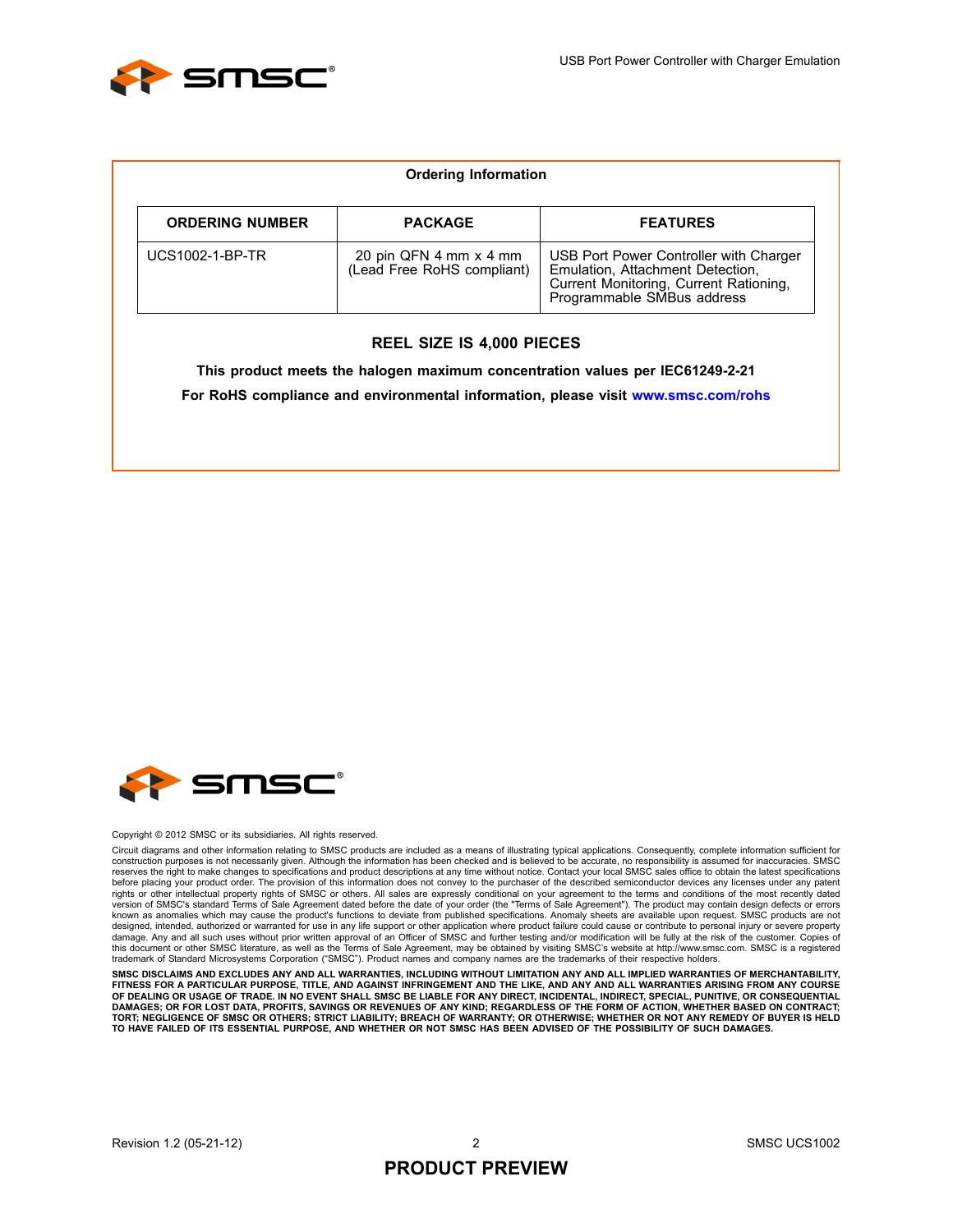

## **Block Diagram**



**Figure 1 UCS1002 Block Diagram**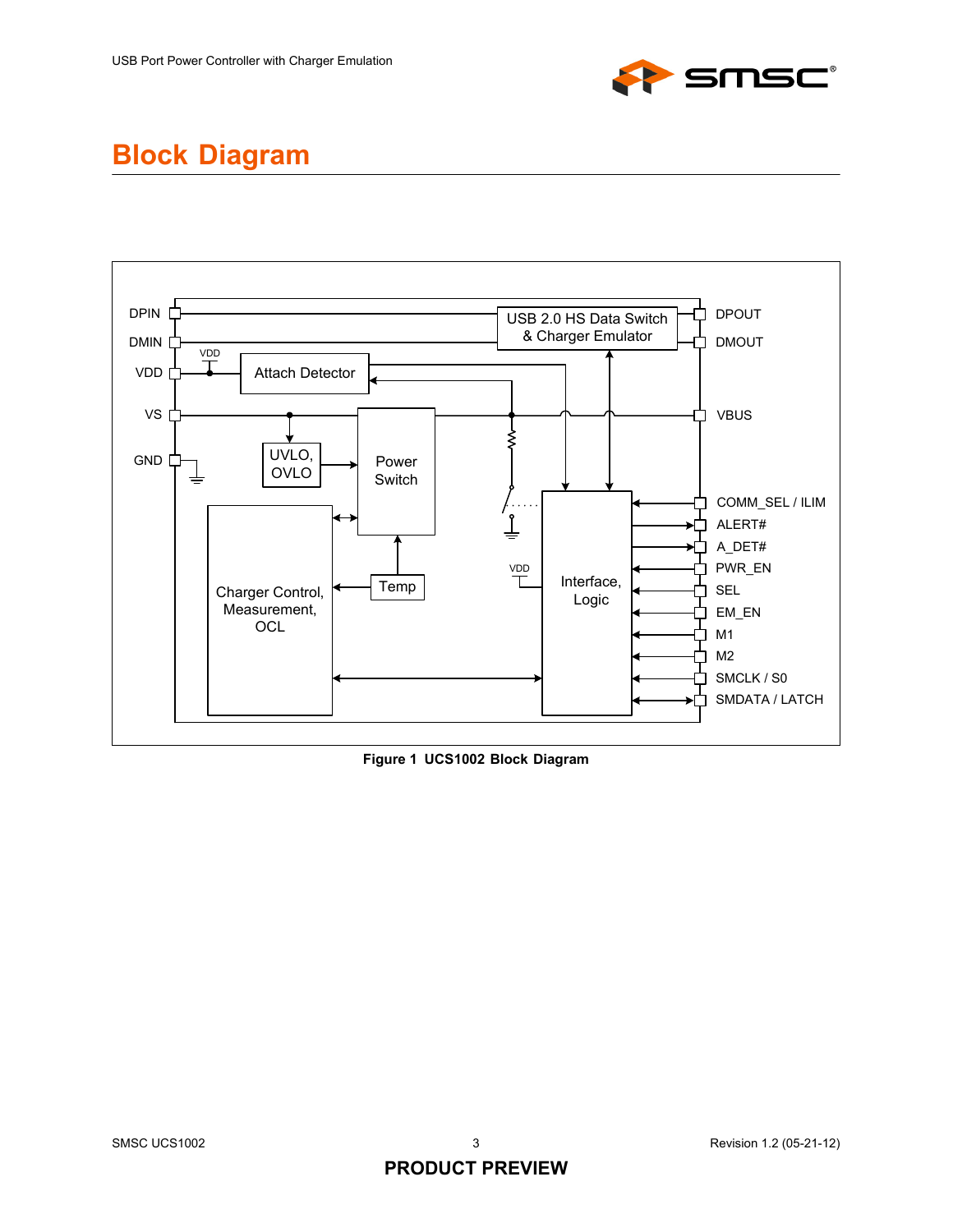

## **Package Outline**



**Figure 2 UCS1002 20-pin QFN Package Outline, 4 mm x 4 mm**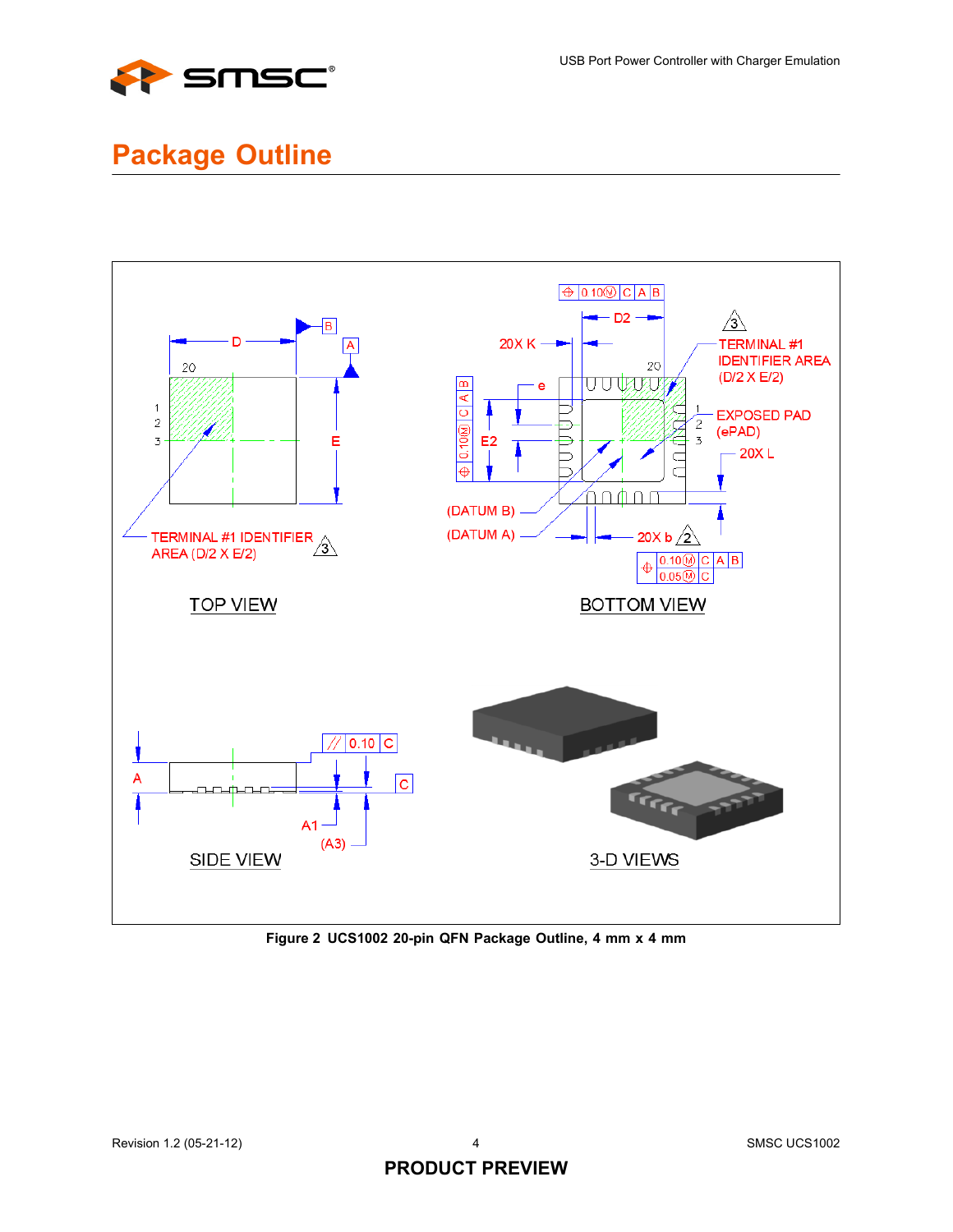

| <b>COMMON DIMENSIONS</b> |            |            |            |                      |                               |  |
|--------------------------|------------|------------|------------|----------------------|-------------------------------|--|
| <b>SYMBOL</b>            | <b>MIN</b> | <b>NOM</b> | <b>MAX</b> | <b>NOTE</b>          | <b>REMARK</b>                 |  |
| A                        | 0.80       | 0.85       | 0.90       | $\blacksquare$       | <b>OVERALL PACKAGE HEIGHT</b> |  |
| A1                       | 0          | 0.02       | 0.05       |                      | <b>STANDOFF</b>               |  |
| A3                       | 0.20 REF   |            |            | LEAD-FRAME THICKNESS |                               |  |
| D/E                      | 3.90       | 4.00       | 4.10       |                      | X/Y BODY SIZE                 |  |
| D2/E2                    | 2.50       | 2.60       | 2.70       |                      | X/Y EXPOSED PAD SIZE          |  |
|                          | 0.30       | 0.40       | 0.50       |                      | TERMINAL LENGTH               |  |
| b                        | 0.18       | 0.25       | 0.30       | 2                    | <b>TERMINAL WIDTH</b>         |  |
| Κ                        | 0.25       | 0.30       |            |                      | TERMINAL TO PAD DISTANCE      |  |
| е                        | $0.50$ BSC |            |            |                      | <b>TERMINAL PITCH</b>         |  |

### **NOTES:**

1. ALL DIMENSIONS ARE IN MILLIMETERS.

2. DIMENSIONS "b" APPLIES TO PLATED TERMINALS AND IT IS MEASURED BETWEEN 0.15 AND 0.30 mm FROM THE TERMINAL TIP.

3. DETAILS OF TERMINAL #1 IDENTIFIER ARE OPTIONAL BUT MUST BE LOCATED WITHIN THE AREA INDICATED.

**Figure 3 UCS1002 Package Parameters**